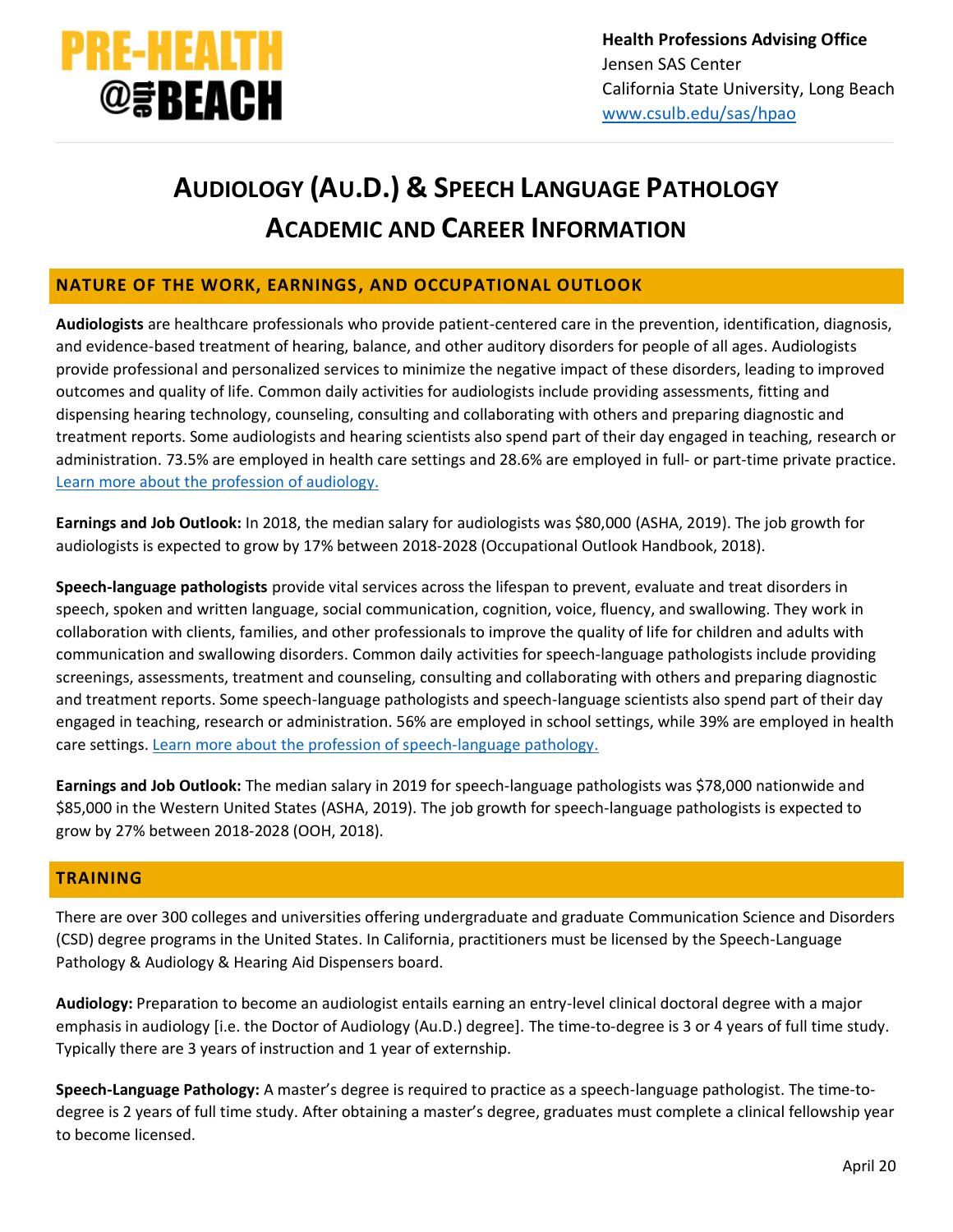### **ACADEMIC PREPARATION**

A minimum 3.0 GPA is typically required for admission, although average GPAs may be higher.

**Audiology:** General undergraduate course prerequisites include human biological sciences, physical sciences, mathematics, statistics, social/behavioral sciences, and English. Courses in communication sciences and disorders relevant to the study of audiology are strongly encouraged. The most common undergraduate major for accepted applicants is in communication and speech disorders.

**Speech-Language Pathology:** Due to the high amount of required prerequisite coursework prior to admission to a master's program, an undergraduate major in speech-language pathology is highly recommended but not required. Students must fulfill basic science requirements and undergraduate courses in communication sciences and disorders. Basic science requirements include at least one course in statistics, physical science, biological science, and behavioral science. SLP undergraduate courses can be fulfilled while completing a major in SLP or through the completion of prerequisites. The amount of required prerequisite courses ranges depending on the program: typically, between 8 – 18 courses are required before admission into a Master's program. Some common prerequisites include speech science, phonetics, anatomy and physiology of the speech and hearing mechanism, development of speech and language, articulation disorders and language disorders, basic clinical audiology, and cognitive neuroscience.

#### **COURSE REQUIREMENTS**

#### **CSULB courses which fulfill admission requirements for some U.S. programs:**

*Students maintain responsibility for verifying course selection with individual programs.*

| <b>Coursework</b>                             | <b>CSULB Courses</b>                                       |
|-----------------------------------------------|------------------------------------------------------------|
| Human Anatomy and Physiology with Lab         | Biology 208: Human Anatomy                                 |
|                                               | Biology 207: Human Physiology                              |
| <b>General Biology with Lab</b>               | <b>Biology 211 &amp; 212</b>                               |
| One year of General Physics with Lab          | Physics 100A & 100B OR 151 & 152                           |
| <b>One course in Statistics</b>               | Biology 260 OR Kinesiology 483                             |
| One year of Behavioral Science courses        | Sociology 100 and Psychology 100                           |
| One year of English                           | English 100 AND another course from the English department |
|                                               | such as: 102, 180, 300                                     |
| Speech Science                                | Speech-Language Pathology 330                              |
| <b>Phonetics</b>                              | Speech-Language Pathology 271                              |
| Anatomy and Physiology of the Speech and      | Speech-Language Pathology 261                              |
| <b>Hearing Mechanism</b>                      |                                                            |
| Development of Speech and Language            | Speech-Language Pathology 329: Language Acquisition: From  |
|                                               | <b>Birth Through Adolescence</b>                           |
| Articulation Disorders and Language Disorders | Speech-Language Pathology 456: Speech Sound Disorders      |
| <b>Basic Clinical Audiology</b>               | Speech-Language Pathology 373: Audiology I                 |

#### **IMPORTANT FACTORS CONSIDERED FOR SUCCESSFUL APPLICANTS**

**STANDARDIZED TEST:** The [Graduate Record Examination \(GRE\)](http://www.gre.org/) may be required for admission to graduate degree programs in audiology and speech-language pathology. Not all institutions require an examination for admission.

**CLINICAL EXPOSURE:** This experience may be an important factor in the admissions process. The program may specify the settings and types of experiences required. Students should respectfully contact clinics, hospitals, long-term care facilities (e.g., nursing homes), educational facility and other healthcare settings in the area to find observation opportunities.